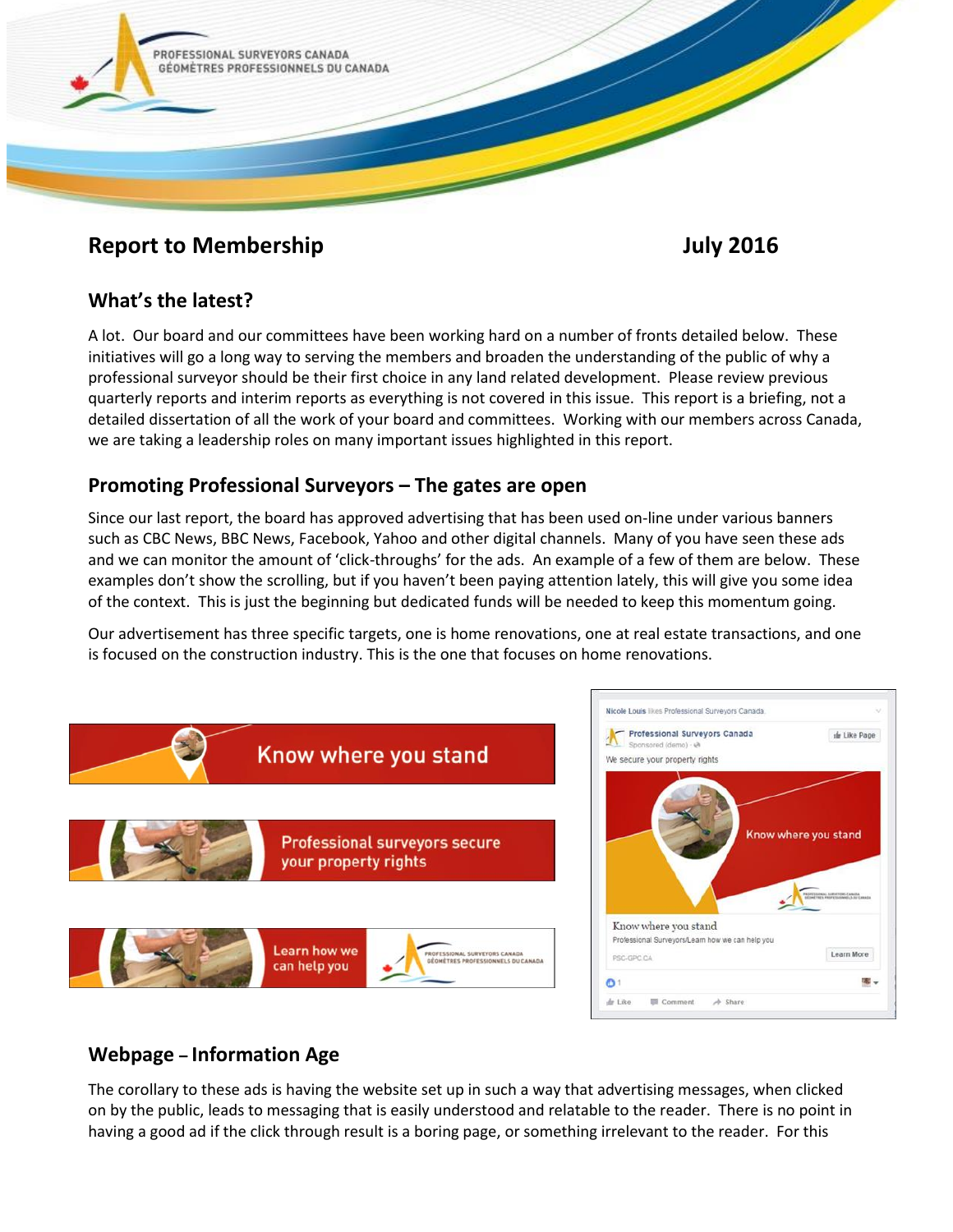reason we are redesigning our webpage to be more reflective of the target audience and more tailored to messaging coming from the ad campaigns. In the future, more video based advertisements and public information videos about a certain topic like underground infrastructure, or title insurance will be produced for the public consumption to promote understanding of the benefits of a professional surveyor. All this takes time and money and we have spent a lot of both to bring our standards up to par with other associations. Again, this is a lot of work and a big thank you goes out to the committee for seeing these tasks through.

In the fall we hope to have sufficient material and videos to start targeted campaigns that will be even more effective at reaching a specific audience. This advertising would be reflected on the PSC website for clickthough and general consumption. This method should yield the most bang for buck of any advertising and promotion campaigns. We hope to have the webpage and the new materials ready by the fall campaign.

Another aspect being explored is a member and companies directory for willing professional surveyors and companies across Canada. This can benefit members, companies and the public by allowing members of the public to both find a qualified surveyor, and click through for the region of their choice, i.e. a map. It is one thing to have a message, it is quite another to be able to easily find a professional surveyor in Glace Bay, or Squamish, or Yellowknife. This would give the public a clear point of assessment for finding qualified professional surveyors.

#### **Advocate this!**

The advocacy committee and the PSC board have been working very hard on multiple issues simultaneously with some degree of success. The positon papers on UAVs, Underground Infrastructure, Coordinated Infrastructure, and Title Insurance have either been completed or are still being completed.

The paper on UAVs is still being reworked with an eye to the pending regulations from Transport Canada that are currently under review, with an estimated time frame for implementation mid-2017. Quebec UAV users are observing different service levels from that of the rest of Canada, and it is hoped that the service levels can be normalized. Mutual understanding of the current problems and best course forward which will serve the public interest and the professionals that serve them is our goal. A dedicated group of land surveyors from Quebec have been leading the charge on this initiative and should be commended for their efforts. It is very likely that an interim report on the Transport Canada proposed regulations will be issued in the coming month or so.

The underground utilities issue has consumed a lot of brain space and power in the last three months regarding the proposed Bill S-233, the Underground Infrastructure Safety Enhancement Act and C-46 the Pipeline Safety Act regulations. Position papers for both were submitted to the Senate and the National Energy Board (NEB) respectively. We have received comments back from the NEB C-46 regulations and there was no uptake to the regulations proposed. While disappointing, the requested additions to legislation may be a better fit to Bill S-233. It was mentioned by the CCGA that the CSA Standards may be a suitable place for some of the suggestions proposed. On limited areas this may be the case. However, this is not the case regarding general principles and property rights issues are not dealt with in the CSA standards. It is very likely that the best place for changes now rests with Bill S-233 which should be brought forward in the fall sitting.

# **Canada Still Third Rate**

It is unfortunate that the standards Canada uses for underground infrastructure survey, mapping and land owner notification and registration are not even third rate compared to Germany, Japan and other OECD countries. The sustained transfer of cost and liability from the underground infrastructure companies to the general public and municipalities is mind boggling, especially given the cost to capture and share data is insignificant, barely a rounding error. Other countries have seen the folly of the way Canada operates and have

PSC Corporate Office / Bureau principal : 101B - 900 chemin Dynes Road Ottawa, ON K2C 3L6 45° 22' 10.45" N 75° 42' 16.50" W 82m elev. Phone / Tél: 613-695-8333 Toll free/Sans frais 1-800-241-7200





Professional<br>Surveyors Canada

 $f\ln$ 

psc-gpc.ca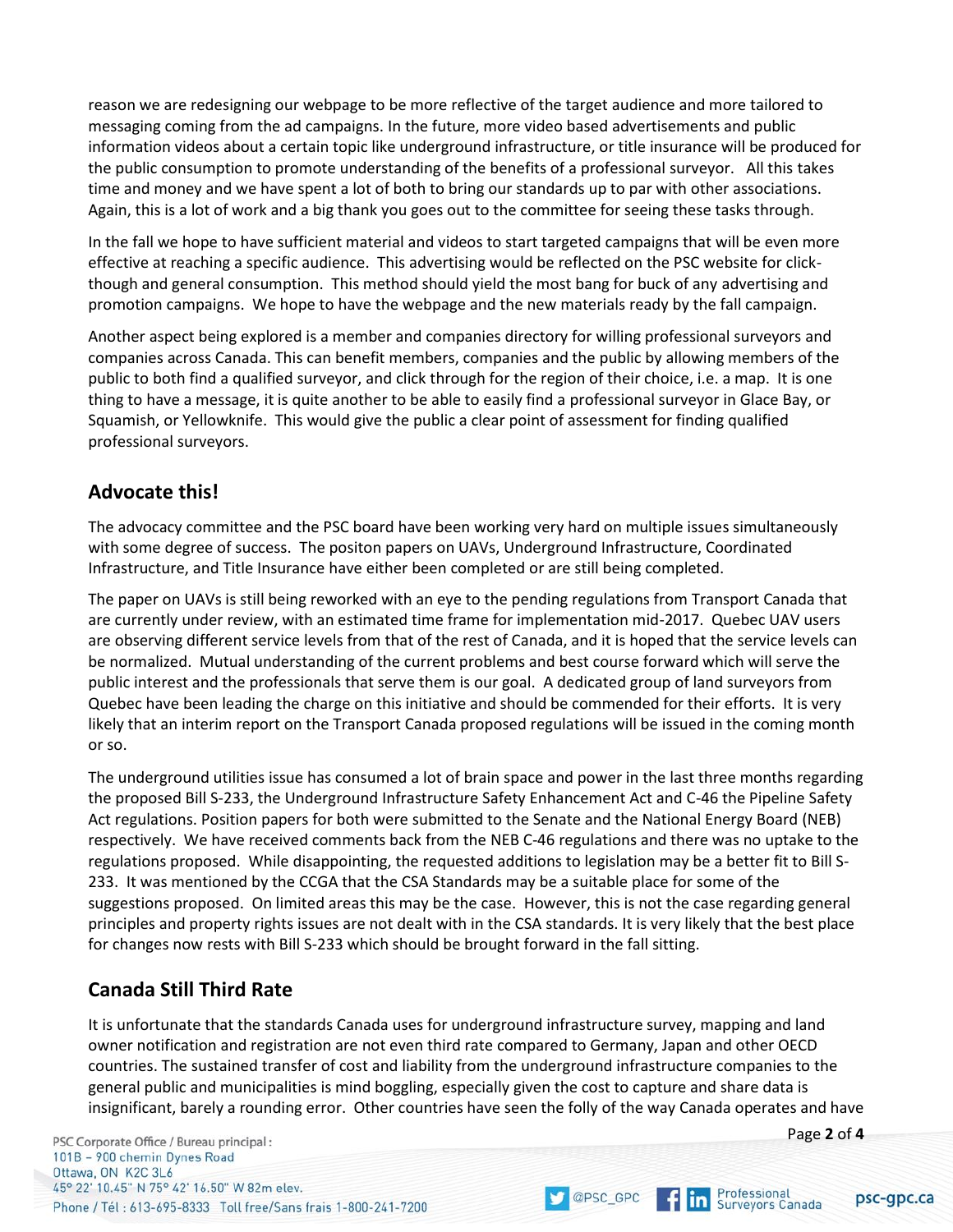changed. Calgary is an example of how things can be better, but the cost is born by the taxpayer and it isn't integrated into the rest of the province. Hopefully Canada will change and lead.

As an example some of you may remember when seatbelts weren't mandatory or drinking and driving was the norm. Some thought it was only that person that was at risk, but that was not the truth and never was. The cost to the health care system alone, along with the trauma to those that dealt with the fallout directly was enough to change our attitude. How is that mindset different from what we are now facing with buried gas lines or electrical cables that are not properly mapped? If a fibre optic cable is hit, which is not rare, and phone service is knocked out for thousands of customers, does the person phoning 911 care about why it was down? Leadership is needed and PSC is leading this charge. We will be working on raising the public's awareness about this issue in the very near future.

#### **Alberta**

The Alberta conference was held in April and PSC's Chair attended. For those of you in attendance you were treated to an excellent program. As you are well aware, the surveying sector in Alberta has been hit hard by the downturn; and Saskatchewan and BC are no exception. It is not easy and Professional Surveyors Canada is working to promote professional surveyor services in areas that we are not top of mind such as planning, mapping, GIS and construction. Our efforts over the next period will focus particularly on related fields that professional surveyors already lead in and can expand further.

# **ACLS Conference**

The ACLS conference was held in Edmonton in early May. The conference was well attended as the topics for discussion were pertinent to the industry, however as far as regional voices being heard from the cadastral sector the scope was limited.

PSC's Chair along with the Alberta representative attended the meeting and made a brief presentation. The first ever joint meeting of the Canadian Council on Geomatics (CCOG) with the presidents of the associations and the PSC chair was held. The discussion was very good and much was learned from one another on issues such as training standards, implications of the Trans-Pacific Partnership (TPP), and initiatives to help the public understand the expertise of professional surveyors. It is hoped that a continued dialogue can be had between PSC and government agencies to allow government to understand the important role the professional surveyors, private and public sector, have in our shared system.

# **Geo Alliance**

No teleconferences were held in this quarter for Geo Alliance. The group is still forming its mission and we look forward to liaising further once a clear path forward has been chosen.

#### **Talk with me, not at me**

Our communications are continuing to improve as we hope you can tell. Good communication starts with having one's mouth closed for the majority, and we have been taking this advice. That is to say, we have been having conversations with members and interest groups across Canada to find out what is important to you and your businesses and your experience. From this dialogue we try to incorporate your goals with the messaging that is being sent out in our advertising and our advocacy to government and the public. This has been a major focus of our changes at PSC the last half year and we hope it is showing. We strive to be quick with our responses to you and we hope you see that.



Professional<br>Surveyors Canada

@PSC\_GPC

 $f$  in